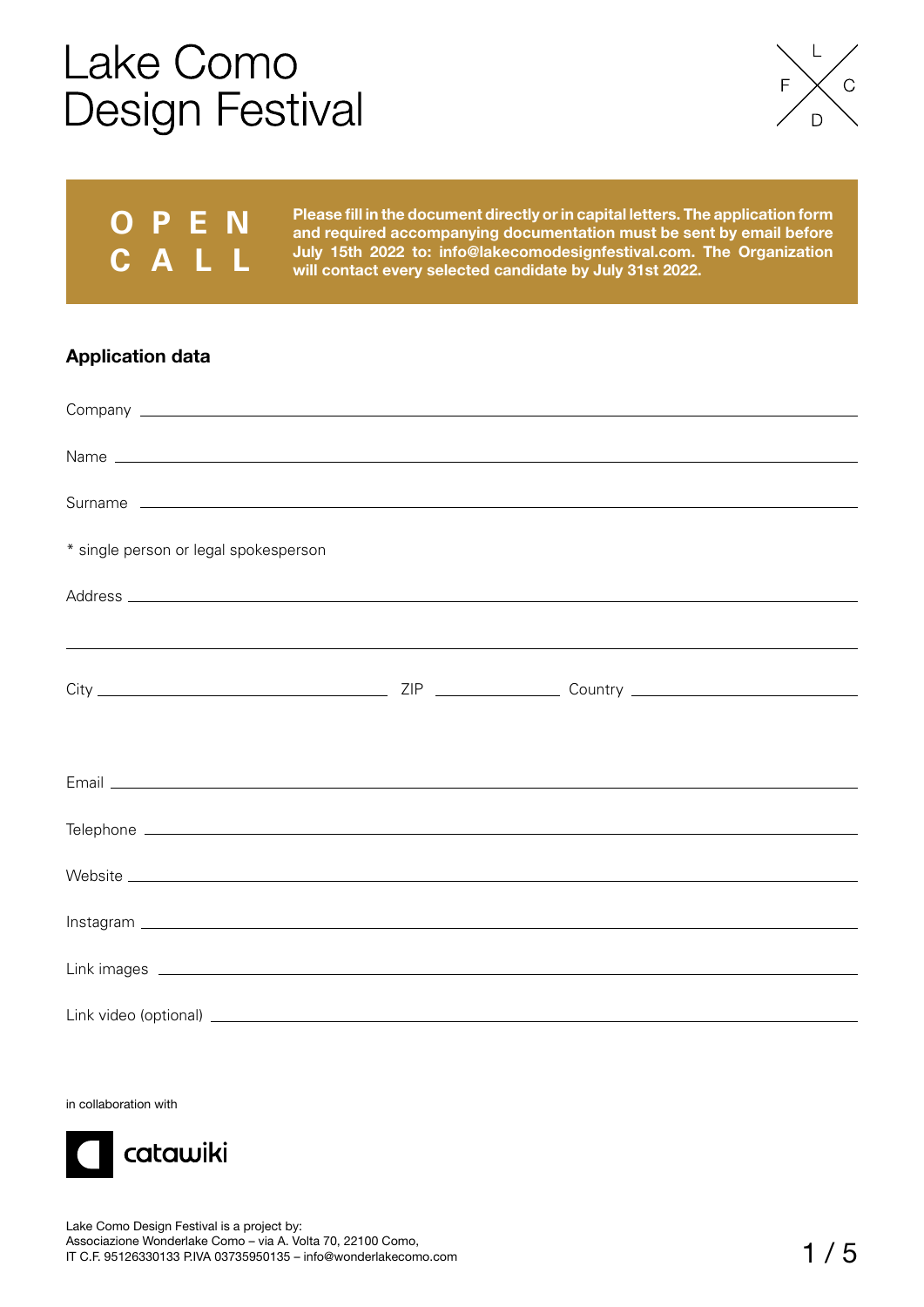

## **O P E N CALL**

**Please fill in the document directly or in capital letters. The application form and required accompanying documentation must be sent by email before July 15th 2022 to: info@lakecomodesignfestival.com. The Organization will contact every selected candidate by July 31st 2022.**

**Terms of participation**

**By submitting this OPEN CALL application, the candidate agrees to participate in the Lake Como Design Festival event as an exhibitor whose project, if selected, will be exhibited in Como from September 16th to 25th 2022 and on sale online through an auction organized by Catawiki, according to the methods agreed by Wonderlake Como with the partner.** 

**The candidate, if selected, therefore undertakes to deliver the material relating to the finished project by the dates indicated in this registration form and to pay the participation fee according to the methods presented.** 

**Each exhibitor will have a 80X80 cm module at the cost of € 500 each, up to a maximum of 2 modules. It will be at the discretion of the organization to evaluate the arrangement of the modules in the exhibition's space, their height and the relationship between one and another.**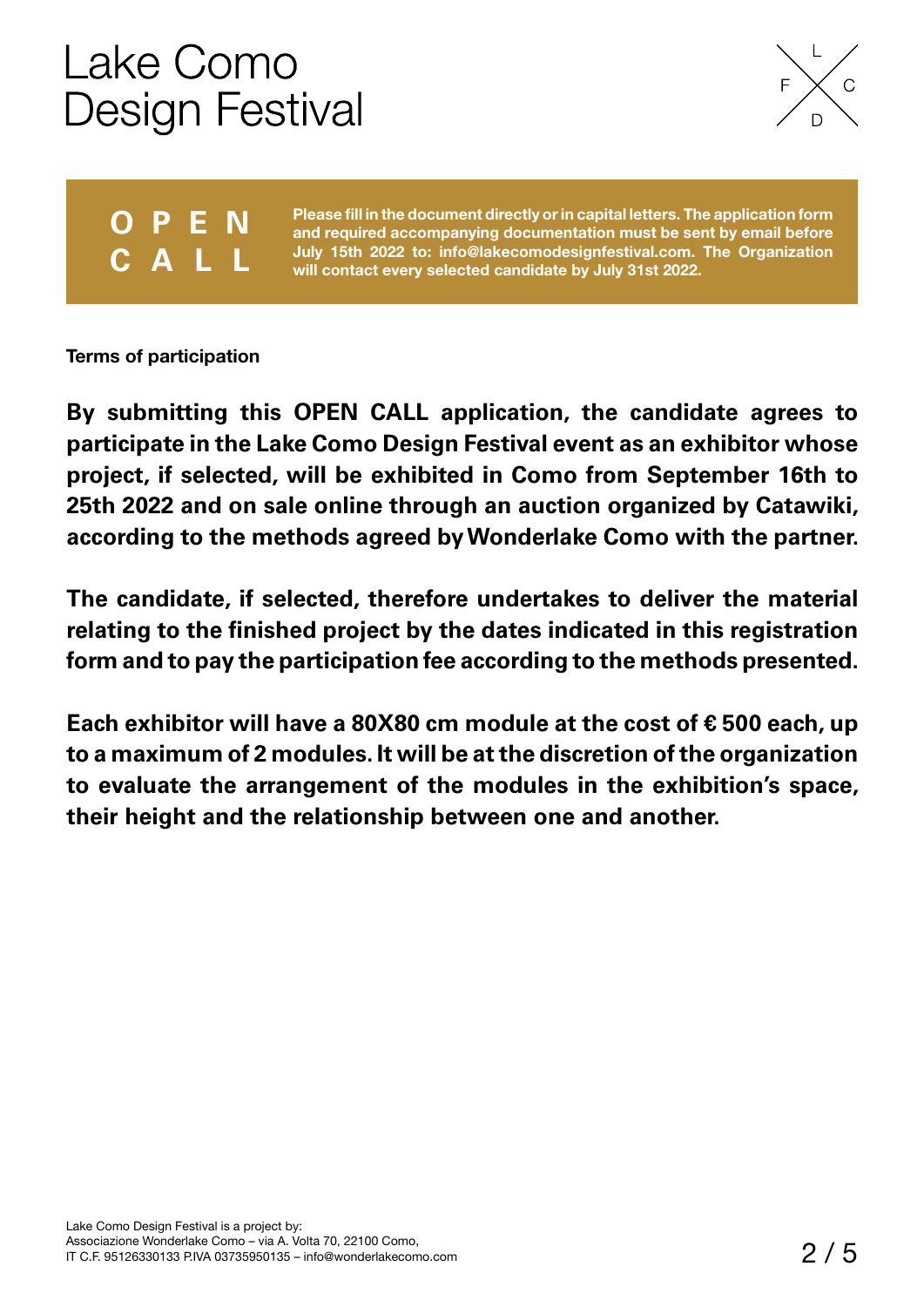

### **O P E N CALL**

**Please fill in the document directly or in capital letters. The application form and required accompanying documentation must be sent by email before July 15th 2022 to: info@lakecomodesignfestival.com. The Organization will contact every selected candidate by July 31st 2022.**

### **Guidelines**

**Deadline submission for the selection: July 15th 2022.** Unique pieces, limited editions and mass products are allowed. Each work will be put for sale through Catawiki, partner of the Festival, in an auction dedicated to the event that will be organized on Catawiki platform. **The deadline for the submission of the objects on Catawiki is on August 26th 2022. Catawiki Contemporary design experts will be at your disposal for every detail about the auction.**

### **Application**

The material you have to send for the selection is the following:

- 1. full completed registration form
- 2. short bio / cv
- 3. project presentation text
- 4. max 5 images
- 5. eventual video

The selected works can be delivered or shipped by hand. In case of shipment, the work must be packed in a reusable container for return shipping, delivered starting from Thursday September 1st and mandatory by Friday September 9th 2022 to the Festival's warehouse in Como (Italy), at the address that will be provided in the Agreement. Works will be returned in the same manner as delivered. The work will be exhibited for the duration of the Lake Como Design Festival from September 16th to 25th 2022. If the work will be picked up back by hand, it must be collected within 7 days from the end of the Festival otherwise it will become property of the Festival's Organization. The Exhibitor is responsible for all delivery and shipping charges. The work will be insured during the stay on the Festival premises and in accordance with the Festival's insurance policy.

**NOTE**: For non-EU projects, the exhibitor must take contact with an Italian importer. The Festival Organization does not take care of shipments and/or any customs clearance procedures.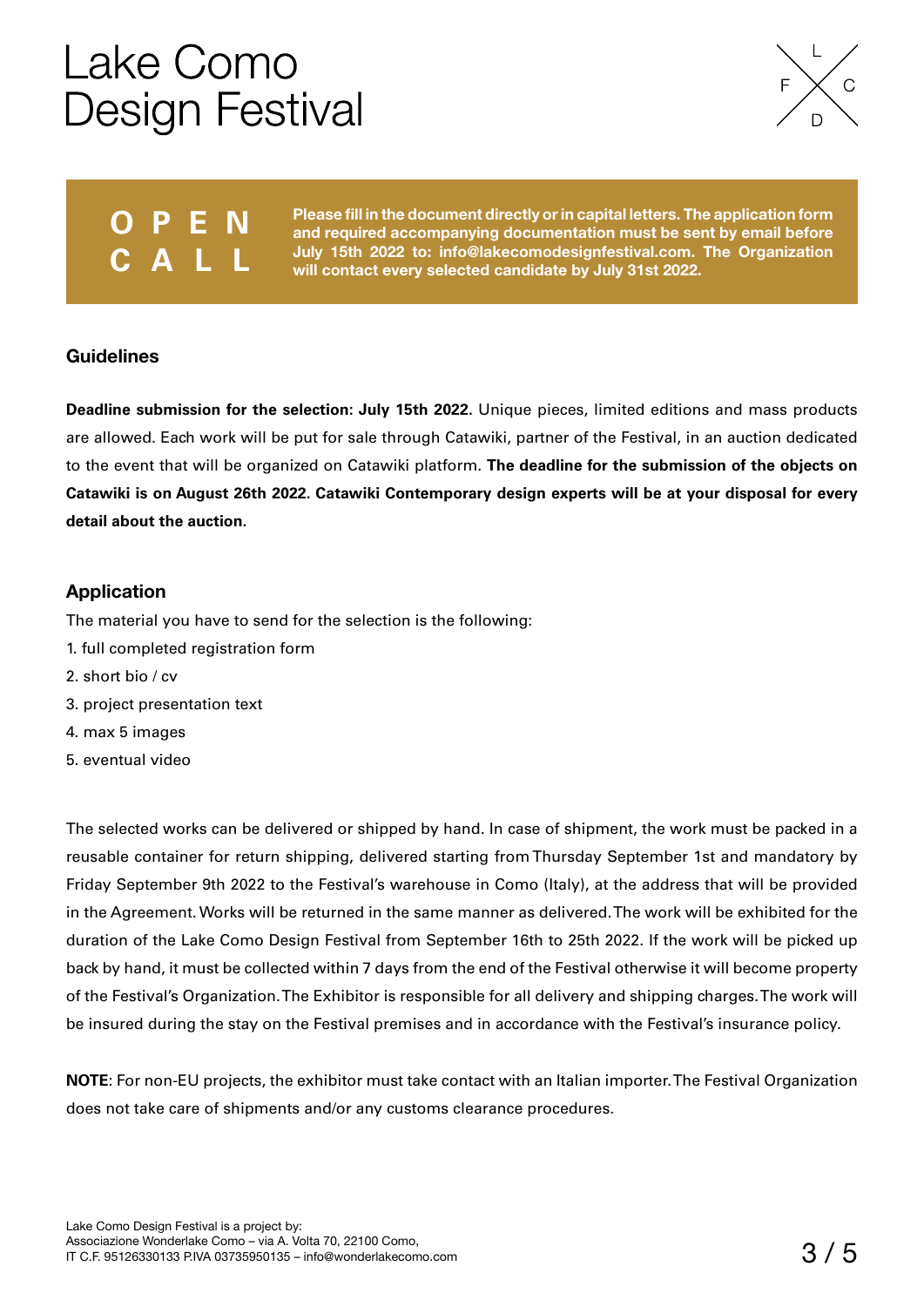

### **O P E N CALL**

**Please fill in the document directly or in capital letters. The application form and required accompanying documentation must be sent by email before July 15th 2022 to: info@lakecomodesignfestival.com. The Organization will contact every selected candidate by July 31st 2022.**

#### **Documents**

You must submit your CV or short biography at this stage of the selection. If you will be selected, we should ask you to provide us with any further details about your person. The registration form, the short bio / cv and the project presentation text must be sent by e-mail to: info@lakecomedesignfestival.com Please, add as Object: OPEN CALL LCDF 2022 - Name - Surname. The presentation text must not exceed 2 folders.

#### **Images**

It is allowed to send a maximum of 5 images per project and only in high quality coloured JPG format. We recommend to send all the images and videos using a tool such as We Trasnfer, Dropbox, G-DriveFiles. Image files must be no smaller than 1000 pixels in any direction at 72 dpi resolution. This should ensure a file size between 700 kb and 2 MB. Single file larger than 3MB will not be accepted. Please name all files, using the name of designer/ artist and/or gallery and/or editor.

#### **Selection projects**

In case of selection, you will be requested to send other high resolution images (full image, front, side, back, details image, materials image, etc.) to let us use this material for the social activities of the Festival. Links to video support materials should be provided on the registration form for each entry in the "VIDEO" section on the form, and should link directly to online streaming content that does NOT require a password (YouTube, Vimeo, Dropbox or similar platforms). The Organization will keep the submitted images of all selected projects and reserves the right to use the images in publications and promotional materials. The invoice for the balance of the participation fee will be sent on the same date of July 31st 2022 and must be paid within 15 days, under penalty of cancellation from the Festival selection. In the event of renunciation of participation, the Exhibitor must notify this in writing by e-mail. The subject line must indicate: RENUNCIATION OF PARTICIPATION LCDF 2022 - Name - Surname. The Organization of the Festival reserves the right to withhold the entire amount paid as a penalty for compensation for the damage suffered. If due to force majeure or government restrictions the Festival does not take place, the exhibitor will be refunded of the partecipation fee in full.